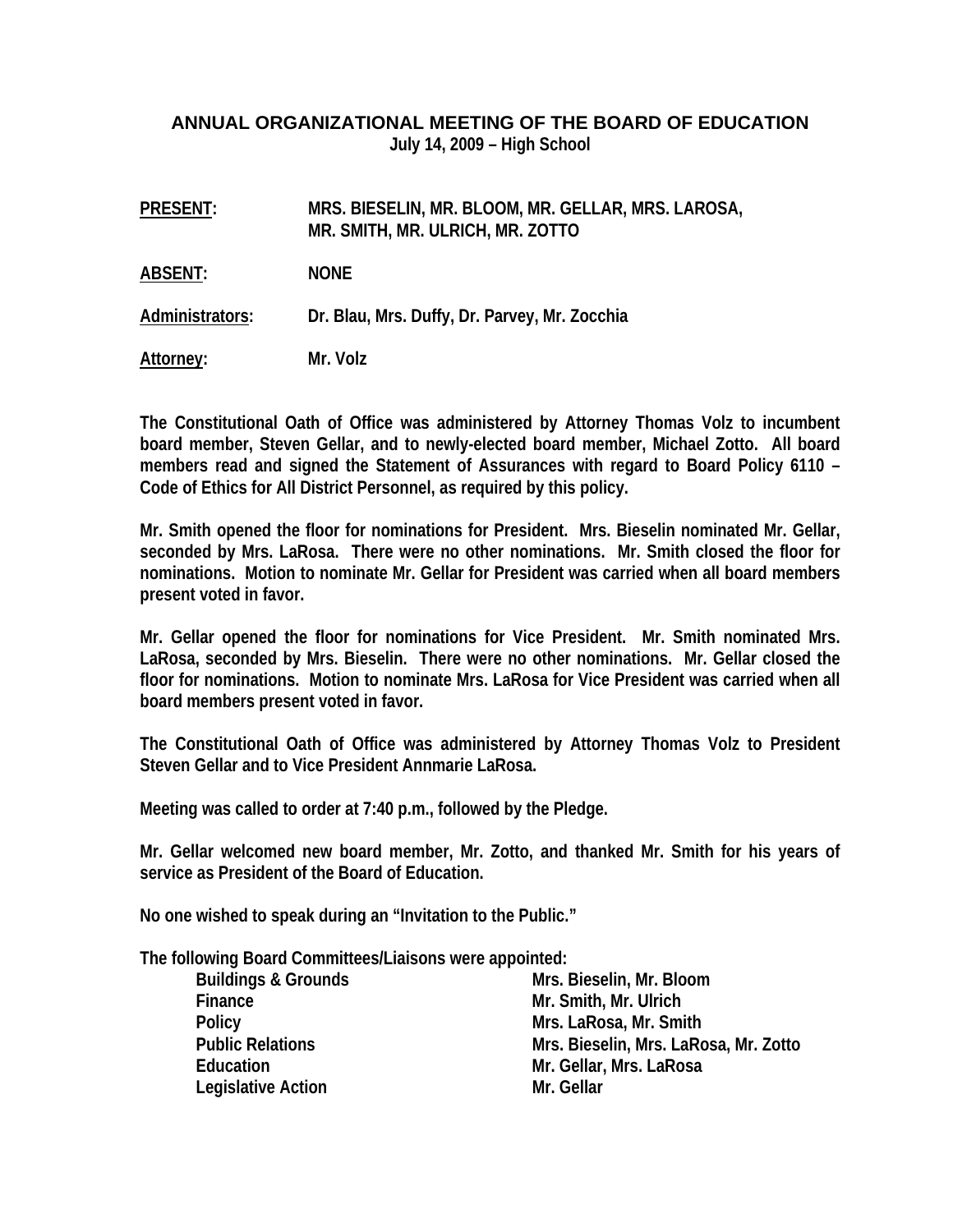**Page 2 Organizational Meeting July 14, 2009** 

| Liaison to Committee on Special Education | Mrs. Bieselin, Mrs. LaRosa |
|-------------------------------------------|----------------------------|
| Liaison to West Islip PTA Council         | Mrs. Bieselin, Mrs. LaRosa |
| <b>NYSSBA Legislative Contact</b>         | Mr. Gellar                 |
| <b>NYSSBA Convention Voting Delegate</b>  | Mrs. Bieselin              |
| <b>School Board/Student Liaison</b>       | Mrs. Bieselin, Mrs. LaRosa |
| <b>Islip School Boards Association</b>    | Mr. Gellar, Mrs. LaRosa    |
| Liaison to Health & Wellness              | Mrs. Bieselin, Mr. Zotto   |
| <b>Bond Project Advisory Committee</b>    | Mr. Smith, Mr. Ulrich      |

**Motion was made by Mrs. LaRosa, seconded by Mrs. Bieselin, and carried when all board members present voted in favor to approve appointment of Nicole Schiano as District Clerk for the 2009-2010 school year.** 

**Motion was made by Mr. Smith, seconded by Mrs. LaRosa, and carried when all board members present voted in favor to approve appointment of June Mellon as District Treasurer and Louis Zocchia as Deputy Treasurer for the 2009-2010 school year.** 

**Motion was made by Mrs. Bieselin, seconded by Mrs. LaRosa, and carried when all board members present voted in favor to approve appointment of Board of Registration: Anne Kuhlwilm, Dorothy Nicholl, Lauralee Bennett, Virginia Jones; and alternates – Helen Schick, Rhonda Rauch for the 2009-2010 school year.** 

**Motion was made by Mr. Ulrich, seconded by Mrs. Bieselin, and carried when all board members present voted in favor to set amount of Treasurer's Bond at \$1,000,000.00 for the 2009-2010 school year.** 

**Motion was made by Mr. Ulrich, seconded by Mr. Smith, and carried when all board members present voted in favor to set amount of Internal Claims Auditor's Bond at \$1,000,000.00 for the 2009-2010 school year.** 

**Motion was made by Mrs. Bieselin, seconded by Mr. Ulrich, and carried when all board members present voted in favor to approve appointment of Robert Nocella as Purchasing Agent for the 2009-2010 school year.** 

**Motion was made by Mrs. Bieselin, seconded by Mrs. LaRosa, and carried when all board members present voted in favor to approve appointment of Deborah Falcon as Deputy Purchasing Agent for the 2009-2010 school year.** 

**Motion was made by Mr. Smith, seconded by Mr. Ulrich, and carried when all board members present voted in favor to approve appointment of Jeanne Koeper as Records Access Officer for the 2009-2010 school year.**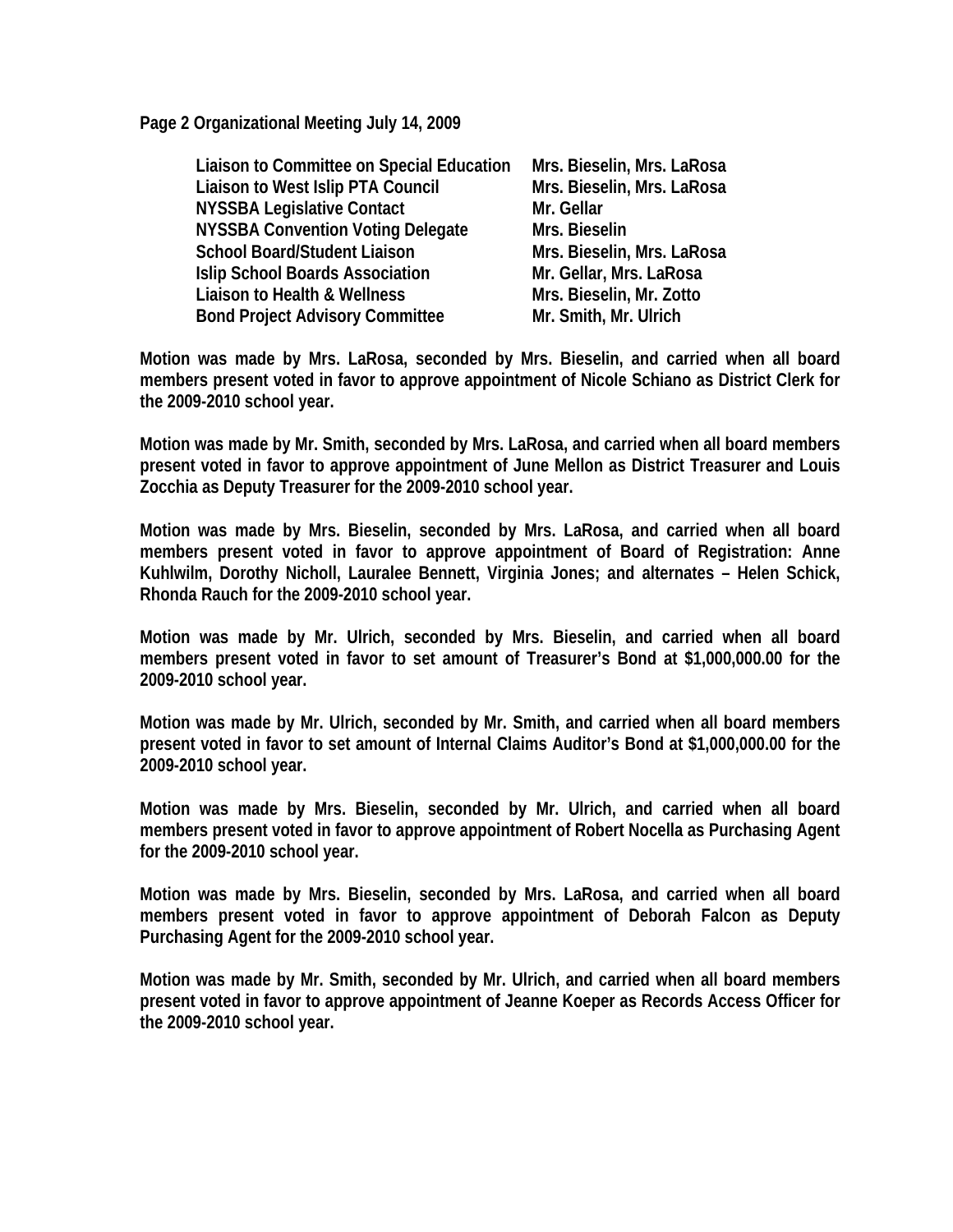**Page 3 Organizational Meeting July 14, 2009** 

**Motion was made by Mrs. Bieselin, seconded by Mrs. LaRosa, and carried when all board members present voted in favor to approve appointment of R.S. Abrams & Co. LLP as District Auditor for the 2009-2010 school year.** 

**Motion was made by Mr. Ulrich, seconded by Mrs. Bieselin, and carried when all board members present voted in favor to approve appointment of Guercio and Guercio as Attorney/Legal Officer for District for the 2009-2010 school year.** 

**Motion was made by Mrs. LaRosa, seconded by Mrs. Bieselin, and carried when all board members present voted in favor to approve appointment of Chief/School Physicians for the 2009-2010 school year as follows: Dr. Marc Cimmino, Chief School Physician; Dr. Tracy Onal; Dr. Robert A. Smolarz; Dr. Leonard P. Savino; L. Atkinson, RPA; Dr. Costa Constantatos; Dr. Jorge Monges; Joseph Tommasino, RPA; Dr. Robert J. Maccone; Dr. Jennifer Mingione; Dr. Ira Woletsky; and Dr. Paul Greenblatt.** 

**Motion was made by Mrs. Bieselin, seconded by Mrs. LaRosa to approve Newspapers Designated to Carry Legal Notices. Mr. Bloom inquired about the cost of printing the legal notices and whether an online publication could be used. After a brief discussion, motion was carried when all board members present voted in favor to approve Newspapers Designated to Carry Legal Notices for the 2009-2010 school year as follows: The Babylon Beacon and Newsday.** 

**Motion was made by Mr. Smith, seconded by Mrs. Bieselin, and carried when all board members present voted in favor to approve Depositories Designated for the 2009-2010 school year as follows: Citibank, J.P. Morgan Chase, Capital One Bank, HSBC, CLASS, Bank of America, and Commerce Bank.** 

**Motion was made by Mrs. LaRosa, seconded by Mr. Ulrich, and carried when all board members present voted in favor to approve appointment of Committee on Special Education and Committee on Pre School Special Education/Alternates/Secretaries for the 2009-2010 school year (list included in supplemental file).** 

**Motion was made by Mr. Smith, seconded by Mrs. Bieselin, and carried when all board members present voted in favor to approve reappointment of District Team – New Compact for Learning for the 2009-2010 school year as follows: Mrs. Maria Pecorale, Chamber of Commerce; Mrs. Luann Dunne, Secretarial Unit; Mr. Jerry Mangone, Local 424; Mrs. Theresa Shaw, PTA – High School; Mrs. Jennifer Smith, PTA – Middle School; Mrs. Cathy Bell, PTA – Elementary; To Be Named, Student Senate President; Dr. Beth V. Blau, Superintendent; Mrs. Dawn Morrison, WIASA – Elementary; Mr. Daniel Marquardt, WIASA – Middle School; Dr. Anthony Bridgeman, WIASA – High School; Mrs. Catherine Dolan-Stefanak, WITA – Middle School; Mr. Paul Perkurney, WITA – Elementary; Mr. Joseph Dixon, WITA – High School.**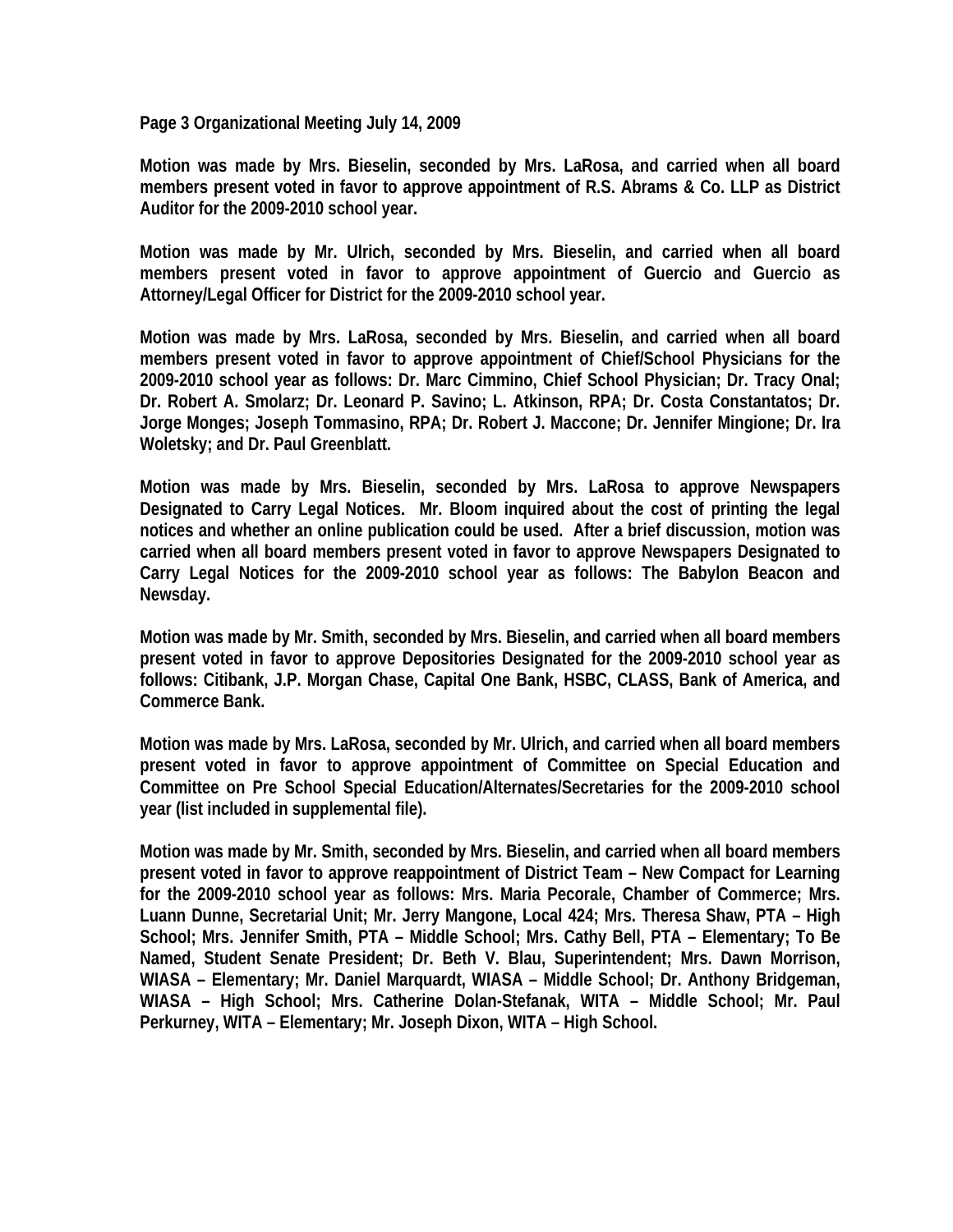**Page 4 Organizational Meeting July 14, 2009** 

**Motion was made by Mr. Smith, seconded by Mr. Ulrich, and carried when all board members present voted in favor to approve appointment of Health and Wellness Alliance Committee Members for the 2009-2010 school year as follows: Sal Alaimo, Jennifer Albergo, Sarah Anker, Marybeth Bevan, Sharon Bieselin, Dr. Beth Blau, Bernadette Broderick, Mary Louise Cairo, Angie Carpenter, Elizabeth DeSantis, Michelle Falco, JoAnn Hilbert, Tim Horan, Bernie Jones, Chris Kaigh, Jeanette Kreditor, Annmarie LaRosa, Wendy Loddigs, Jack Maniscalco, Lisa Martinolich, Shannon Mauro, Barbara McAteer, Maryanne McGrath, Terry McManus, Tricia Mileti, Dawn Morrison, John Mullins, Sue O'Connor, Nicole Perperis, Ellen Quaglio, Susan Salus, Wayne Shierant, George Smith, Debbie Vertovez, Jamie Winkler, and Dr. Marc Cimmino – Chief School Physician.** 

**Motion was made by Mr. Ulrich, seconded by Mrs. LaRosa, and carried when all board members present voted in favor to approve adoption of the following resolution and appointment of Impartial Hearing Officers for the 2009-2010 school year: WHEREAS, the Regulations of the Commissioner of Education, Pursuant to Sections 207, 3214, 4403, 4404 and 4410 of the Education Law, Part 200, amended January 2007, Section 200.2(e) states that "the Board of Education or trustees of each school district shall establish a list of:" (1) The names and statement of the qualifications of each impartial hearing officer who is: (i) certified by the Commissioner of Education pursuant to section 200.1(x)(2) of this Part and; (ii) available to serve in the district in hearings conducted pursuant to Education Law section 4404(1). Appointment of impartial hearing officers pursuant to Education Law section 4404(1) shall be made only from such list and in accordance with the rotation selection process prescribed herein and the timelines and procedures in section 200.5(j) of this Part. Such names will be listed in alphabetical order. Selection from such list shall be made on a rotational basis beginning with the first name appearing after the impartial hearing officer who last served or, in the event no impartial hearing officer on the list has served, beginning with the first name appearing on such list. Should that impartial hearing officer decline appointment, or if, within 24 hours, the impartial hearing officer fails to respond or is unreachable after reasonable efforts by the district that are documented and can be independently verified, each successive impartial hearing officer whose name next appears on the list, shall be offered appointment, until such appointment is accepted. The name of any newly certified impartial hearing officer who is available to serve in the district shall be inserted into the list in alphabetical order (list included in supplemental file).** 

**Motion was made by Mr. Smith, seconded by Mr. Ulrich, and carried when all board members present voted in favor to approve Dates/building site for the 2009-2010 regular and planning session meetings of West Islip Board of Education (list included in supplemental file).** 

**Motion was made by Mrs. LaRosa, seconded by Mr. Gellar, and carried when all board members present voted in favor to set date/time for 2010 West Islip High School Commencement Exercises as Saturday, June 26, 2010 at 9:00 a.m.**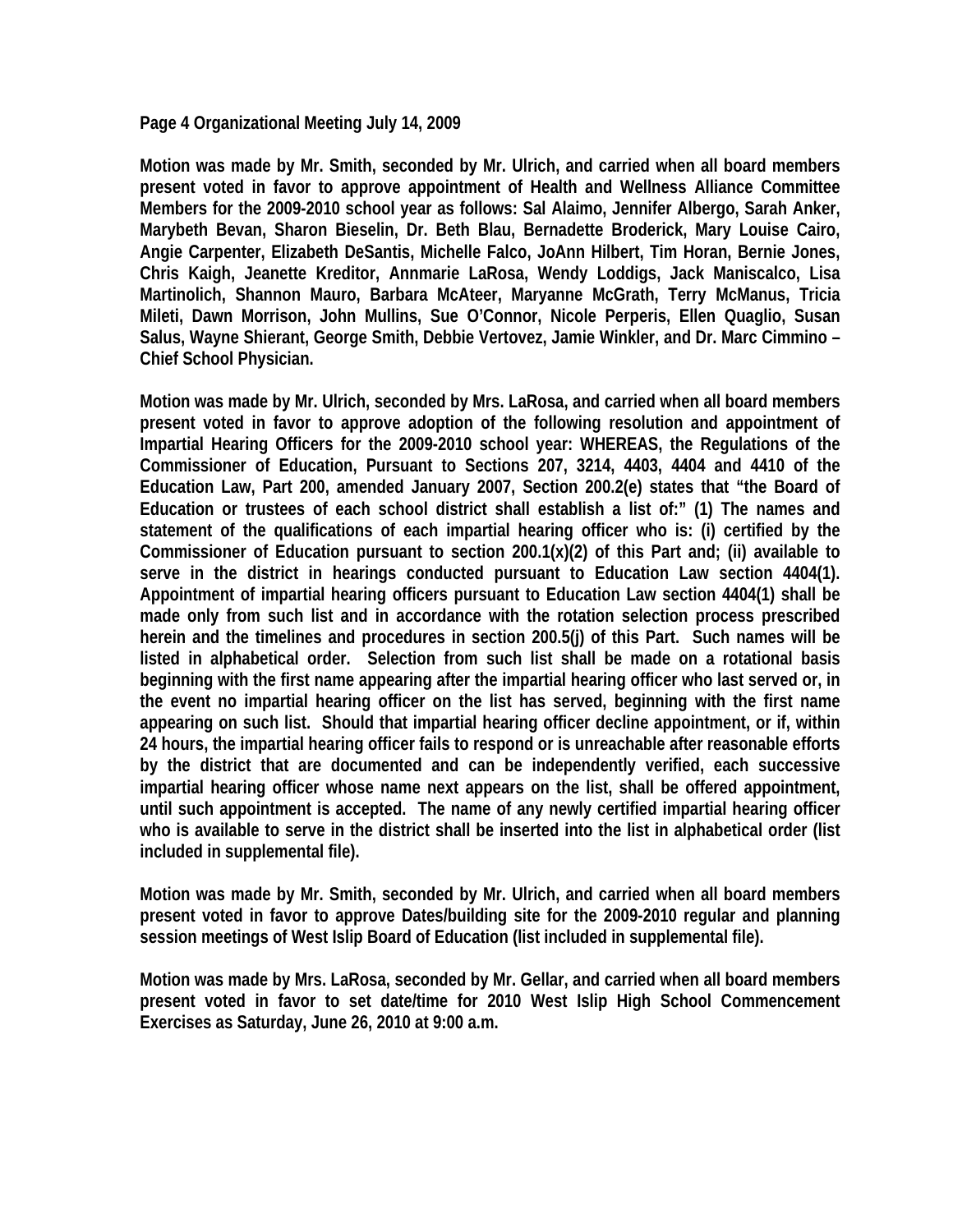**Page 5 Organizational Meeting July 14, 2009** 

**Motion was made by Mrs. LaRosa, seconded by Mrs. Bieselin, and carried when all board members present voted in favor to approve adoption of the following resolution re: Federal Funded Programs: BE IT RESOLVED, That, the Board grants authority for the 2009-10 school year for the West Islip Union Free School District (West Islip Public Schools) to participate in an ECIA Chapter I Program developed to provide instructional activities and services for the educationally disadvantaged students who reside in said school district under available Federal funds; and BE IT FURTHER RESOLVED, That, the Assistant Superintendent for Curriculum and Instruction be designated as Coordinator of Federal Programs; or the other designee determined by the Superintendent of Schools and that, the Superintendent of Schools, be authorized to represent the Board of Education in making application for any and all federal funds and the supervision thereof.** 

**Motion was made by Mrs. LaRosa, seconded by Mr. Smith, and carried when all board members present voted in favor to approve adoption of resolution re: District's Food Services for 2009- 2010 appointment of Long Island School Food Service Directors Association Cooperative Bid Committee (resolution included in supplemental file).** 

**Motion was made by Mr. Smith, seconded by Mr. Ulrich, and carried when all board members present voted in favor to approve appointment of Assistant Superintendent for Human Resources as Title IX Compliance Officer for the 2009-2010 school year.** 

**Motion was made by Mr. Smith, seconded by Mrs. LaRosa, and carried when all board members present voted in favor to approve appointment of Instructional Review Committee for the 2009- 2010 school year as follows: Bernadette Burns, Assistant Superintendent for Curriculum and Instruction (as of 8/3/09); Daniel Marquardt, Secondary Principal; Dawn Morrison, Elementary Principal; To be named as appropriate, Program Director; Anne Bean, Library-Media Specialist; Tina Schaeffer, Secondary Teacher; Christina Kruer, Elementary Teacher; Mary Howard, Community Member.** 

**Motion was made by Mr. Smith, seconded by Mrs. LaRosa, and carried when all board members present voted in favor to approve appointment of Jeanne Koeper as person authorized to accept service re: subpoenas, lawsuits, etc. for the 2009-2010 school year.** 

**Motion was made by Mr. Smith, seconded by Mr. Ulrich, and carried when all board members present voted in favor to approve appointment of Board of Education as Audit Committee for the 2009-2010 school year.** 

**Motion was made by Mrs. Bieselin, seconded by Mr. Smith, and carried when all board members present voted in favor to approve appointment of Nawrocki Smith LLP as Internal Auditor for the 2009-2010 school year.**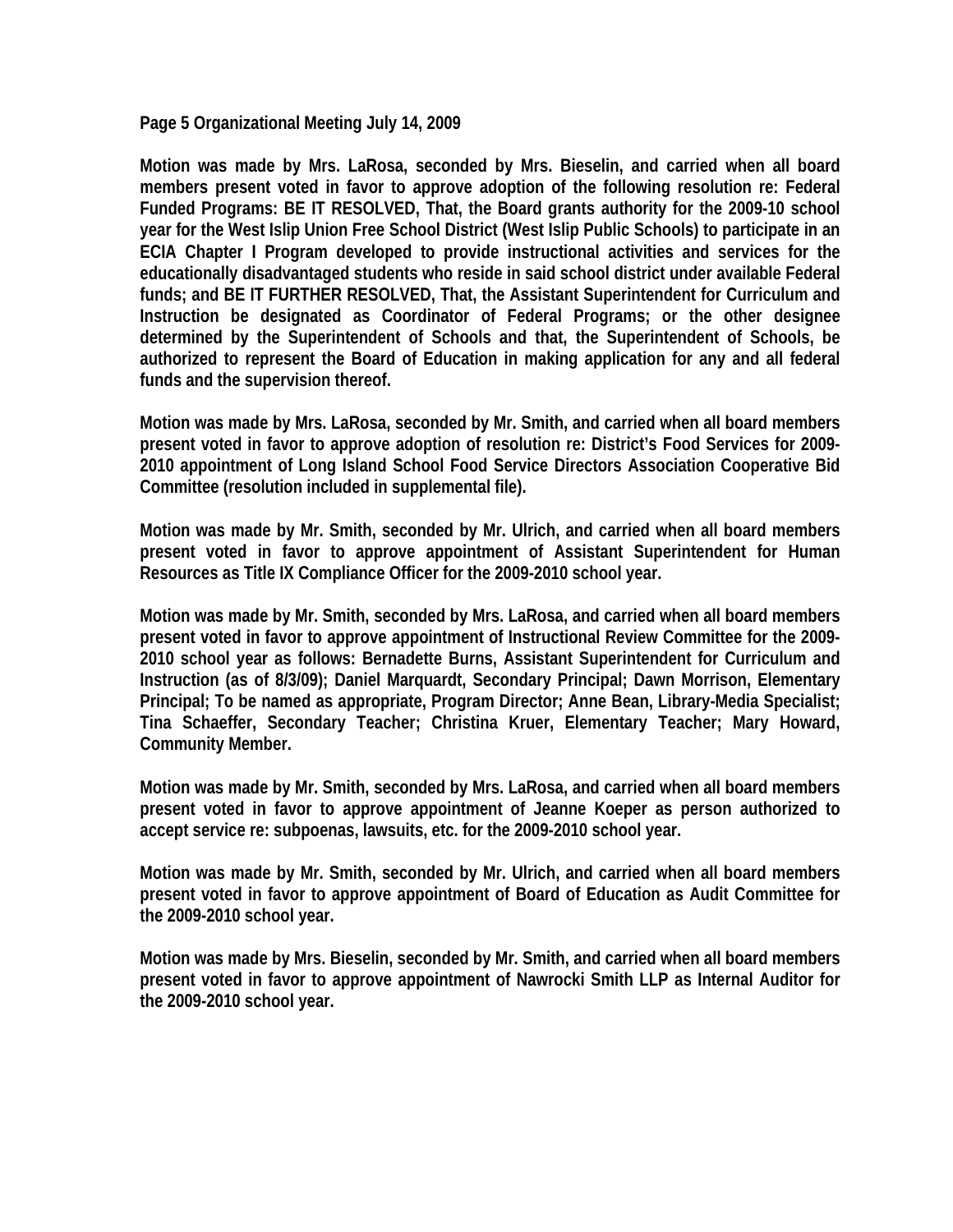**Page 6 Organizational Meeting July 14, 2009** 

**Motion was made by Mr. Ulrich, seconded by Mr. Smith, and carried when all board members present voted in favor to approve Cell Phone Usage as per Board Policy 5570 (list included in supplemental file).** 

**Meeting adjourned at 7:51 p.m. on motion by Mr. Smith, seconded by Mrs. Bieselin, and carried when all board members present voted in favor.** 

 **Respectfully submitted by** 

 **Nicole M. Schiano District Clerk** 

**All correspondence, reports, or related materials referred to in these minutes are on file in the District Office.**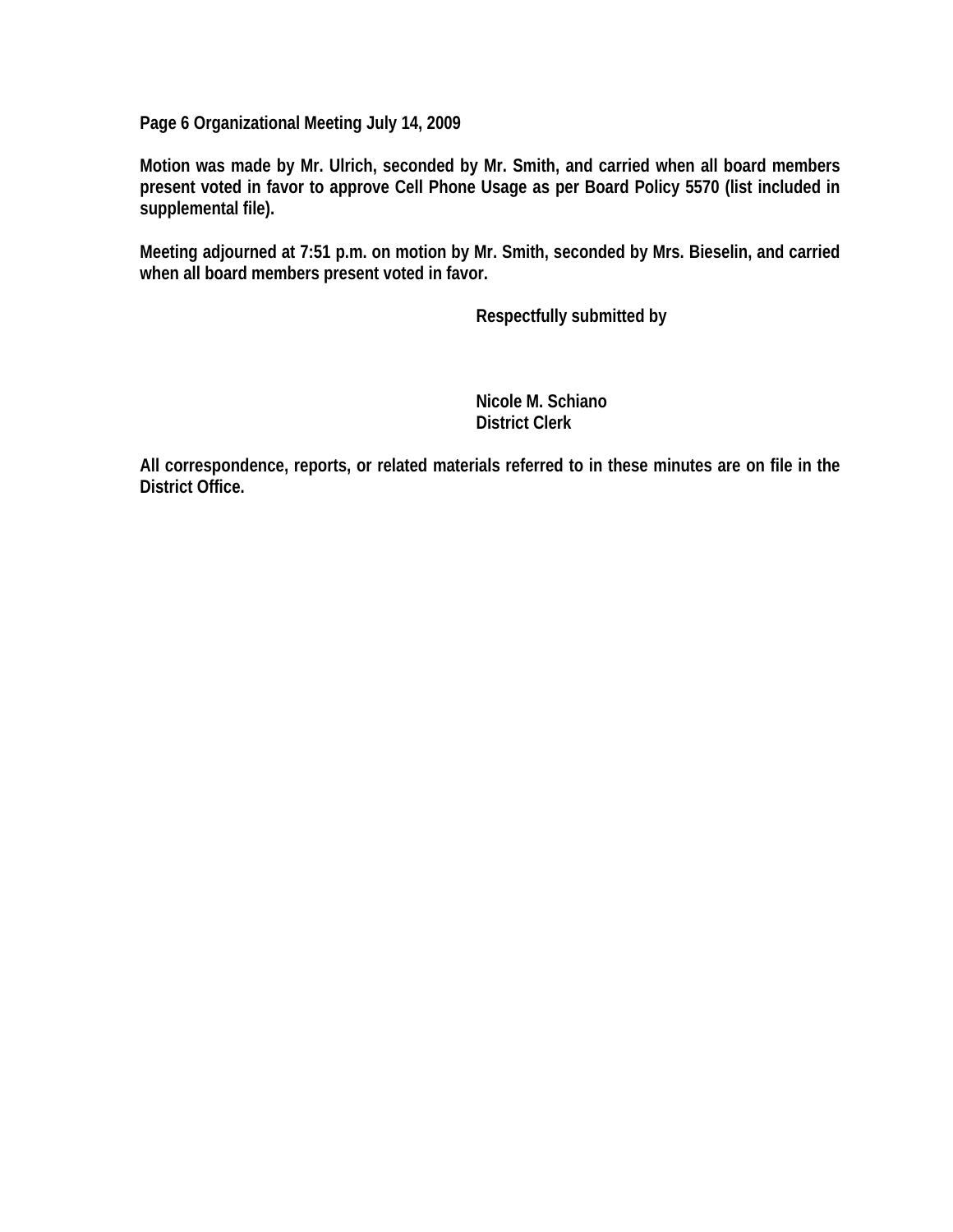## **REGULAR MEETING OF THE BOARD OF EDUCATION**

**July 14, 2009 – High School President Steven Gellar, Presiding** 

| <b>PRESENT:</b> | MRS. BIESELIN, MR. BLOOM, MR. GELLAR, MRS. LAROSA, |
|-----------------|----------------------------------------------------|
|                 | MR. SMITH, MR. ULRICH, MR. ZOTTO                   |
|                 |                                                    |

**ABSENT: NONE** 

**Administrators: Dr. Blau, Mrs. Duffy, Dr. Parvey, Mr. Zocchia** 

**Attorney: Mr. Volz** 

**Meeting was called to order at 7:56 p.m., followed by the Pledge.** 

**No one wished to speak during an "Invitation to the Public."** 

**Motion was made by Mr. Ulrich, seconded by Mrs. LaRosa, and carried when all board members present voted in favor to approve the minutes of the Regular Meeting of June 11, 2009, the minutes of the Planning Session of June 24, 2009, the minutes of the Public Hearing on June 25, 2009, and the minutes of the Planning Session on June 25, 2009.** 

**Motion was made by Mr. Ulrich, seconded by Mr. Smith, and carried when all board members present voted in favor to approve TEACHING: PROBATIONARY APPOINTMENT: Edward Jablonski, Social Studies Teacher; effective September 3, 2009 to September 2, 2011 (High School; Step 24; replacing R. Timpson {retired}).** 

**Motion was made by Mr. Smith, seconded by Mrs. Bieselin, and carried when all board members present voted in favor to approve TEACHING: PROBATIONARY APPOINTMENT: Nancy Silvestrini, Family and Consumer Science Teacher; effective September 3, 2009 to September 2, 2012 (Udall; Step 54; replacing M. Garbarino {retired}).** 

**Motion was made by Mrs. Bieselin, seconded by Mr. Ulrich, and carried when all board members present voted in favor to approve TEACHING: CHANGE OF STATUS (Full time to parttime appointment): Shanan Mauro, Health Teacher; effective September 3, 2009 to June 30, 2010 (Udall; Step 44; prorated at .6 {due to declining enrollment}).** 

**Motion was made by Mr. Ulrich, seconded by Mr. Smith, and carried when all board members present voted in favor to approve TEACHING: RETIREMENT: Christine Boris, Library Media Specialist; effective December 31, 2009 (24.5 years).** 

**Motion was made by Mr. Smith, seconded by Mr. Ulrich, and carried when all board members present voted in favor to approve TEACHING: CHILD-BEARING LEAVE OF ABSENCE (paid): Ann Barry, English Teacher; effective August 5, 2009 (High School).**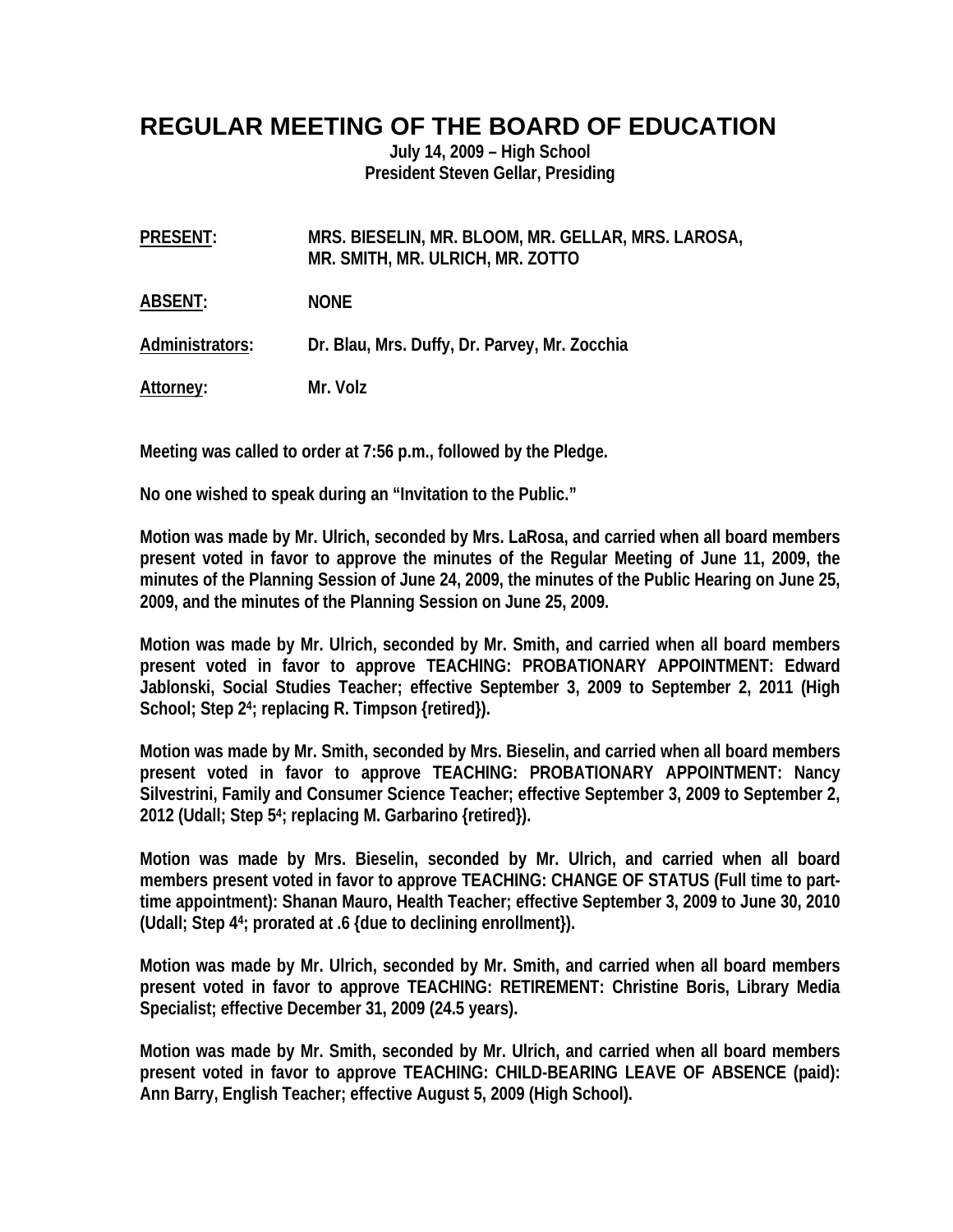**Page 2 Regular Meeting July 14, 2009** 

**Motion was made by Mr. Ulrich, seconded by Mrs. LaRosa, and carried when all board members present voted in favor to approve CLASSIFIED CIVIL SERVICE: PROBATIONARY APPOINTMENT: John Batkiewicz, Custodial Worker I; effective July 1, 2009 (Step 1; Beach Street; replacing D. Cronin who is now a groundskeeper; he replaced A. Moschetto who is now a head custodian at Captree; he replaced T. McCarthy who resigned).** 

**Motion was made by Mrs. Bieselin, seconded by Mr. Smith, and carried when all board members present voted in favor to approve CLASSIFIED CIVIL SERVICE: PROBATIONARY APPOINTMENT: Lisa Daly, Part-Time Food Service Worker; effective September 3, 2009 (Step 1; Bayview; replacing T. Magro who is now an assistant cook; she replaced J. French who retired).** 

**Motion was made by Mrs. LaRosa, seconded by Mr. Ulrich, and carried when all board members present voted in favor to approve CLASSIFIED CIVIL SERVICE: PROBATIONARY APPOINTMENT: Diane Greene, Cafeteria Aide; effective September 3, 2009 (Step 2; Captree; replacing D. Sullivan who was an enrichment aide/cafeteria aide).** 

**Motion was made by Mr. Smith, seconded by Mrs. LaRosa, and carried when all board members present voted in favor to approve CLASSIFIED CIVIL SERVICE: PROBATIONARY APPOINTMENT: Denise Radesky, Preferred Substitute; effective September 3, 2009 (High School; newly budgeted position).** 

**Motion was made by Mrs. Bieselin, seconded by Mr. Ulrich, and carried when all board members present voted in favor to approve CLASSIFIED CIVIL SERVICE: PROBATIONARY APPOINTMENT: Rosemary White; Cafeteria Aide; effective September 3, 2009 (Step 5; Oquenock; replacing C. Phelps will be a substitute bus driver).** 

**Motion was made by Mrs. Bieselin, seconded by Mrs. LaRosa, and carried when all board members present voted in favor to approve CLASSIFIED CIVIL SERVICE: RESIGNATION: Rosemary White, Special Ed Aide; effective June 26, 2009 (Bayview).** 

**Motion was made by Mr. Ulrich, seconded by Mr. Smith, and carried when all board members present voted in favor to approve CLASSIFIED CIVIL SERVICE: EXCESSED: Diane Greene, Special Education Aide; effective June 26, 2009 (Beach Street).** 

**Motion was made by Mrs. Bieselin, seconded by Mr. Ulrich, and carried when all board members present voted in favor to approve CLASSIFIED CIVIL SERVICE: EXCESSED: Daniel Sparby, Special Education Aide; effective June 26, 2009 (Captree).** 

**Motion was made by Mr. Smith, seconded by Mr. Ulrich, and carried when all board members present voted in favor to approve CLASSIFIED CIVIL SERVICE: CHANGE IN TITLE: Raymond Baldwin, Bus Driver; effective September 2, 2009 (Transportation; change from a substitute bus driver; replacing D. Wolfe who retired).**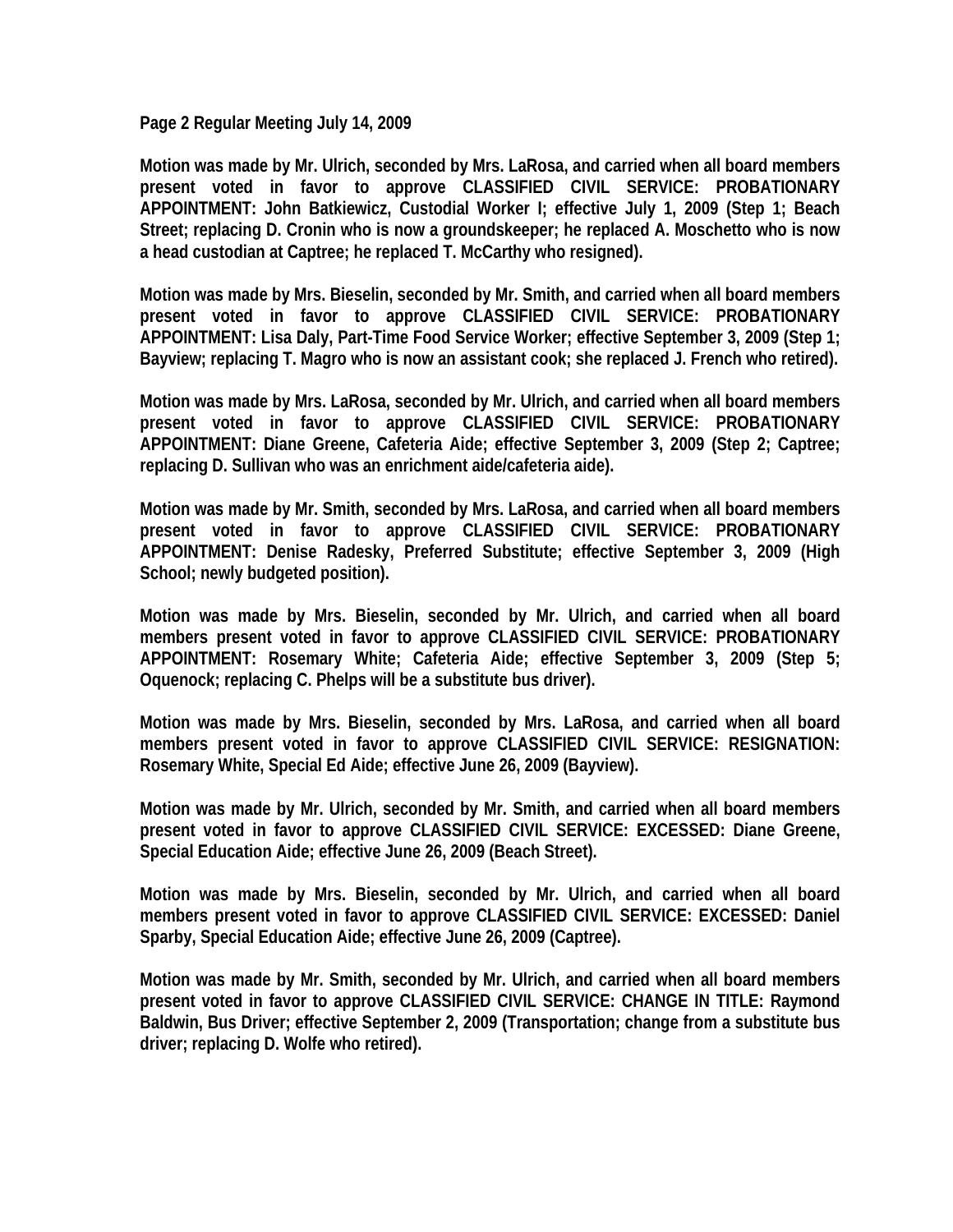**Page 3 Regular Meeting July 14, 2009** 

**Motion was made by Mrs. Bieselin, seconded by Mrs. LaRosa, and carried when all board members present voted in favor to approve CLASSIFIED CIVIL SERVICE: CHANGE IN TITLE: Diane McKeon, Cafeteria Aide; effective September 3, 2009 (Step 2; Oquenock; replacing D. Scherer who was an enrichment aide/cafeteria aide; will be a full-time special education aide).** 

**Motion was made by Mr. Ulrich, seconded by Mrs. Bieselin, and carried when all board members present voted in favor to approve CLASSIFIED CIVIL SERVICE: CHANGE IN TITLE: Christine Phelps, Full-Time Substitute Bus Driver; effective September 2, 2009 (Transportation; change from a 3-hour bus matron and a 3-hour cafeteria aide; replacing R. Baldwin who is now a full-time bus driver; he replaced D. Wolfe who retired).** 

**Motion was made by Mrs. LaRosa, seconded by Mr. Smith, and carried when all board members present voted in favor to approve CLASSIFIED CIVIL SERVICE: SUBSTITUTE CUSTODIAN (\$9.75/HR): Rory Brosnan, effective July 3, 2009; Ralph Fabrizio, effective July 3, 2009; Dominic Safina, effective July 3, 2009; \*William H. Long, effective July 15, 2009.** 

**Motion was made by Mrs. Bieselin, seconded by Mr. Smith, and carried when all board members present voted in favor to approve CLASSIFIED CIVIL SERVICE: SUBSTITUTE NURSE (\$100 per diem): Margaret Nugent, effective September 8, 2009; \*Bernadette Tretola, effective September 8, 2009; Laura Vassallo, effective September 8, 2009.** 

**Motion was made by Mrs. Bieselin, seconded by Mr. Ulrich, and carried when all board members present voted in favor to approve CLASSIFIED CIVIL SERVICE: SUBSTITUTE TEACHER AIDE (\$9.75/HR): Maribeth Siskind, effective June 5, 2009.** 

**Motion was made by Mrs. Bieselin, seconded by Mr. Smith, and carried when all board members present voted in favor to approve OTHER: SUBSTITUTE TEACHER: (\$100 per diem): Krista Briggs, effective September 8, 2009, student teacher; Tara Castagna, effective September 3, 2009; John Csikortos, effective September 8, 2009, student teacher; Heather DeBlasio, effective September 8, 2009, student teacher; \*Megan Larsen, effective September 8, 2009, student teacher; Erica Menzer, effective September 3, 2009; Rebecca Mori, effective September 8, 2009, student teacher; Yianna Petroutsas, effective September 8, 2009, student teacher.** 

**Motion was made by Mr. Ulrich, seconded by Mrs. Bieselin, and carried when all board members present voted in favor to approve OTHER: SUMMER SCHOOL FACULTY – July 6 to August 11, 2009: English Teachers - \$2,465 per class for a full session: Lynn McVeety, West Islip teacher (2 classes); Tracy Pisano, 2008 summer school teacher (2 classes). Social Studies Teachers - \$2,465 per class for a full session: Edward Jablonski, West Islip teacher (2 classes); Michael LaCova, West Islip teacher (1 class); Karone Luquer, West Islip substitute teacher (1 class). Social Studies Teacher - \$888 Regents Review: David Moglia, West Islip teacher (1 class). Science Teachers - \$2,465 per class for a full session: Alexandra Dolce, West Islip teacher (1 class); Brian Haldenwang, West Islip teacher (2 classes). Science Teachers - \$888** 

**\*Conditional Pending Fingerprint Clearance**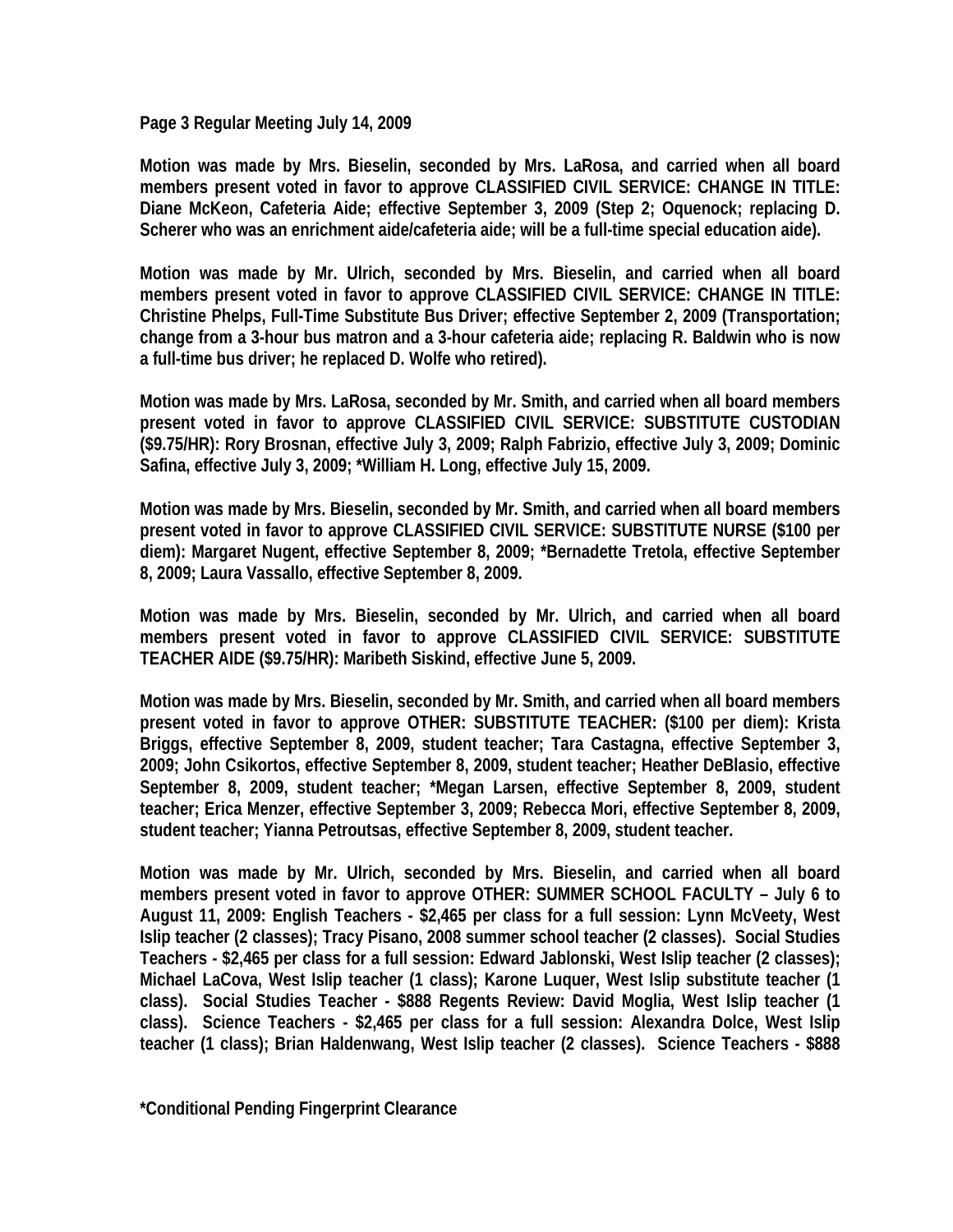**Page 4 Regular Meeting July 14, 2009** 

**Regents Review: John Hulsman, West Islip teacher (1 class); Linda Tong, West Islip teacher (2 classes). Mathematics Teachers - \$2,465 per class for a full session: Nash Birnholz, 2008 summer school teacher (1 class); James Grover, West Islip teacher (1 class); Louis Lu, West Islip teacher (1 class); Donna Mazur, West Islip substitute (1 class + Math packets); Jaclyn Polisi, (new) resume attached (2 classes). Mathematics Teachers - \$888 Regents Review: Nash Birnholz, 2008 summer school teacher (1 class); Danielle Griffin, West Islip teacher (1 class); James Grover, West Islip teacher (1 class); Louis Lu, West Islip teacher (1 class). Substitutes - \$56.02 per hour: Anthony Abbate, previous summer school teacher (Science); Maria Carurso previous summer school teacher (Mathematics); Linda Gifford, West Islip teacher (English); Diana Simulcik, previous summer school teacher (Social Studies).** 

**Motion was made by Mr. Smith, seconded by Mr. Ulrich, and carried when all board members present voted in favor to approve OTHER: COORDINATOR OF ADULT EDUCATION: Lawrence Kazemier (\$3,721 per semester).** 

**Motion was made by Mr. Smith, seconded by Mrs. Bieselin to approve OTHER: COORDINATOR OF ENRICHMENT PROGRAM. Mrs. LaRosa inquired about the attendance of the program. After a brief discussion, motion was carried when all board members present voted in favor to approve OTHER: COORDINATOR OF ENRICHMENT PROGRAM: Lawrence Kazemier (\$1,687 per semester).** 

**Motion was made by Mrs. Bieselin, seconded by Mr. Ulrich, and carried when all board members present voted in favor to approve OTHER: DISTRICT-WIDE PRINTING SERVICES: John Zuhoski (\$18,367 per year).** 

**Motion was made by Mrs. LaRosa, seconded by Mr. Smith, and carried when all board members present voted in favor to approve OTHER: SUMMER SPECIAL EDUCATION ESY SERVICES: Aides (hourly rate): Tara Castagna (1:1) \$15.42 per hour; Freida Matos (class) \$17.66 per hour. Substitute Aide (hourly rate): Tara Miller \$9.75 per hour.** 

**REPORT OF BOARD COMMITTEES: There were no board committee meetings for July.** 

**The Treasurer's Report for May 2009 was presented. Beginning balance as of April 30, 2009 – \$22,997,732.51; ending balance as of May 31, 2009 – \$24,483,319.85.** 

**Motion was made by Mr. Smith, seconded by Mrs. Bieselin, and carried when all board members present voted in favor to approve budget transfers for the 2008-2009 school year and the 2009- 2010 school year, as recommended by the Finance Committee.** 

**Motion was made by Mrs. Bieselin, seconded by Mr. Ulrich, and carried when all board members present voted in favor to approve Contract with Guercio & Guercio for the 2009-2010 school year.**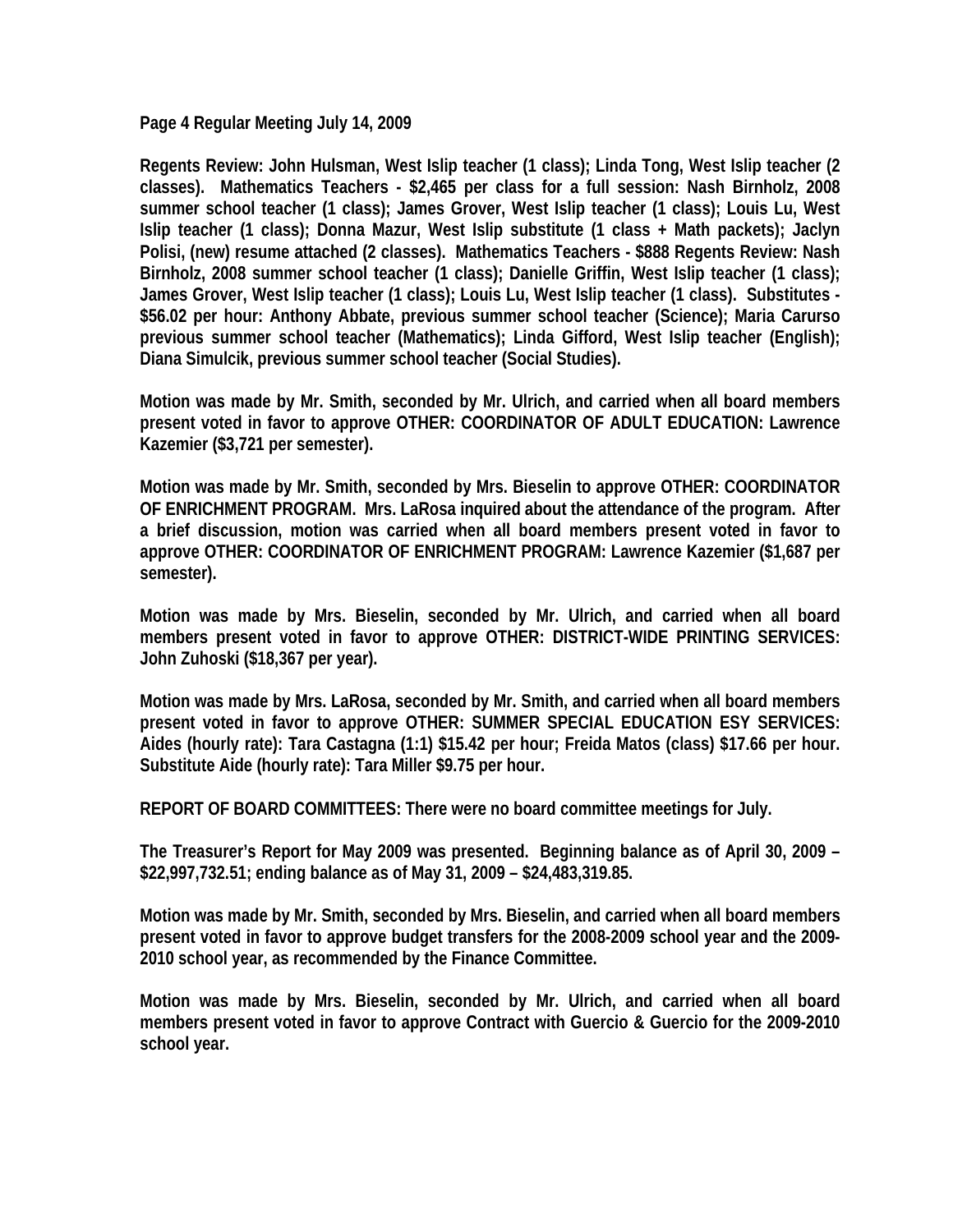**Page 5 Regular Meeting July 14, 2009** 

**Motion was made by Mr. Smith, seconded by Mrs. Bieselin, and carried when all board members present voted in favor to approve Days of Religious Observance for 2009-2010 (used for calculating daily attendance for SA-19): October 3, 2009 – Sukkoth; December 8, 2009 – Immaculate Conception; April 6, 2010 – Final Day of Pesach; May 13, 2010 – Ascension; May 19, 2010 – Shavuot.** 

**Motion was made by Mr. Ulrich, seconded by Mr. Smith, and carried when all board members present voted in favor to approve the following donations, with thanks: Lowe's Heroes to Beach Street MS for \$1,200.00; West Islip Soccer Club to Udall R. MS for \$2,275.00; PAWS Grant Funds for \$33,463.00 (Table Saw, \$3,799, Brian Buonomo/High School Technology; Circuit Step! Heart Monitors, \$5,576, Vanessa Lillis/Kirdahy at Captree; Smart Board, \$3,392, Marie DeMarco/Oquenock; Bookshelves and Carts, \$3,308, M. Bonkov and T. Dragelin/Oquenock; Santeo Student Response System, \$1,842, Pam Kee/Udall Road Middle School; Portable Smart Board, \$3,187, Jim Gilmartin/High School Social Studies; Portable Smart Board, \$2,587, Rhonda Pratt/Bayview; Discovery Program, \$7,752, Vivian Hollinger/Grades 3-5; Multi-Video Camera, \$1,020, Cathy Marro/Udall Road Middle School; Recycling, \$1,000 {pending}, Diana Lashinsky/High School).** 

**Motion was made by Mr. Smith, seconded by Mr. Ulrich, and carried when all board members present voted in favor to declare as surplus, and dispose of as the Business Office sees fit, the following equipment: 1990 GMC Van, AEG Olympia Typewriter.** 

**Motion was made by Mrs. Bieselin, seconded by Mr. Smith, and carried when all board members present voted in favor to approve the following Special Education contracts: Bay Shore UFSD for the 2007-2008 school year, Lindenhurst UFSD for the 2008-2009 school year.** 

**Motion was made by Mr. Smith, seconded by Mr. Ulrich, and carried when all board members present voted in favor to approve foster tuition payment: William Floyd UFSD for the 2007-2008 school year.** 

**Motion was made by Mr. Smith, seconded by Mrs. Bieselin, and carried when all board members present voted in favor to approve the following bid: Windows – awarded to Arrow Steel Window Corp.** 

**Motion was made by Mr. Smith, seconded by Mr. Ulrich, and carried when all board members present voted in favor to approve the following bid: Athletic Uniforms – awarded to Port Jefferson Sports.** 

**Motion was made by Mrs. Bieselin, seconded by Mrs. LaRosa, and carried when all board members present voted in favor to approve the following bids: Bagels – awarded to Lorden Bagels for \$2,300.00; Bread – awarded to Modern Italian Bakery for \$12,357.67; Dairy – awarded to Driscoll Foods for \$316.86, Savory Foods for \$2,331.55, TA Morris for \$2,042.00; Dishwasher Supplies – awarded to Ecolab for \$234.78; Frozen Foods – awarded to Driscoll Foods for \$10,104.46, Savory Foods for \$2,758.66, TA Morris for \$38,432.34; Grocery – awarded to Cookies**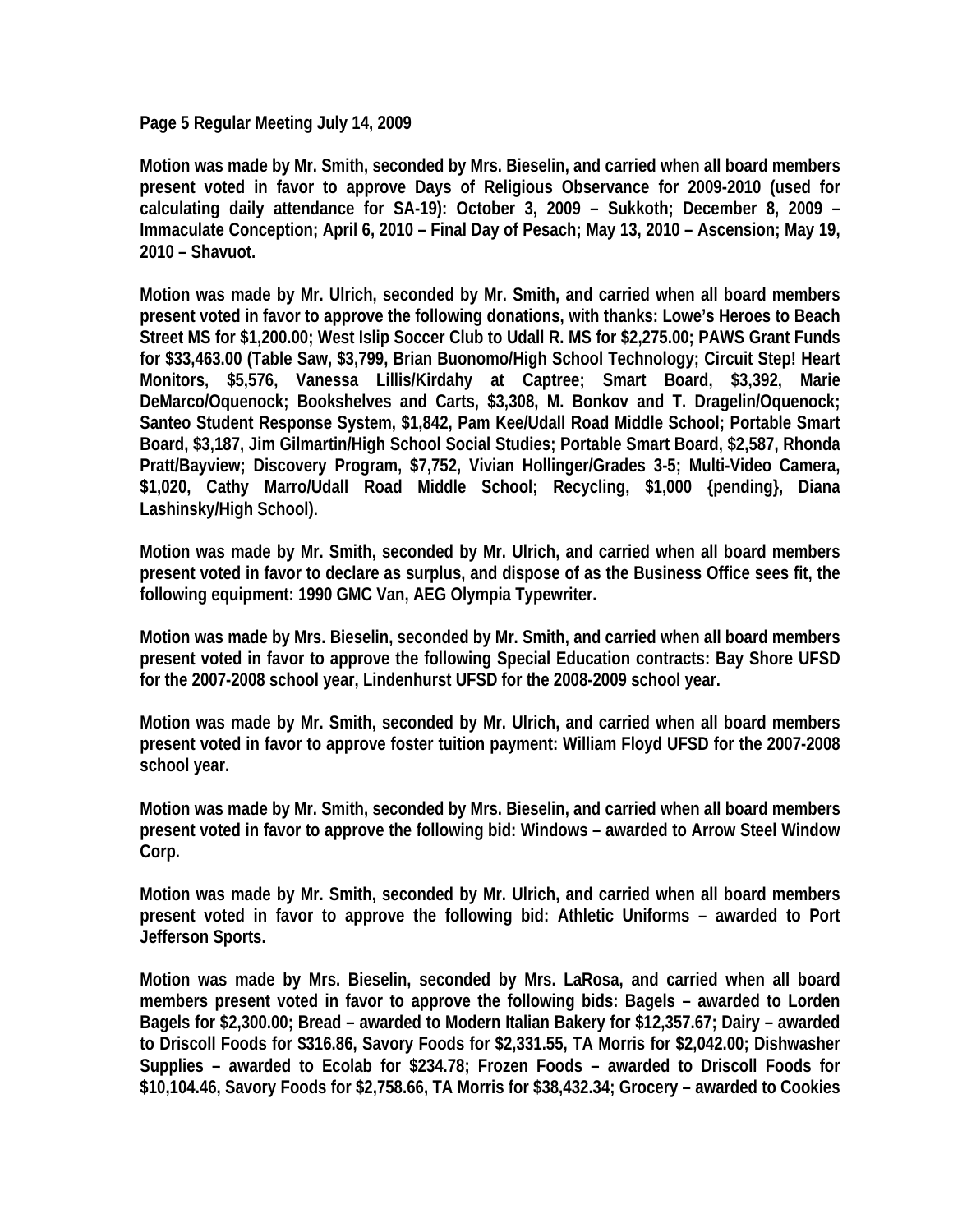**Page 6 Regular Meeting July 14, 2009** 

**and More for \$114.30, Driscoll Foods for \$4,720.44, Savory Foods for \$4,004.93, TA Morris for \$1,541.40; Ice Cream with Equipment – awarded to Circusman Ice Cream for \$5,860.00; Meat – awarded to Driscoll Foods for \$6,279.76, Flynn's Provisions for \$370.10, TA Morris for \$6,884.28; Paper – awarded to APPCO Paper & Plastics Corp. for \$17,484.20, Borax for \$1,770.55, Driscoll Foods for \$2,386.04; Snacks – awarded to Cookies and More for \$17,865.43, Driscoll Foods for \$2,418.04, Jaybee Distributors for \$8,402.07, MAKKO of Brooklyn Foods for \$1,324.00, McKee Foods for \$646.92, Savory Foods for \$422.82, TA Morris for \$1,232.82.** 

**Motion was made by Mrs. Bieselin, seconded by Mr. Smith, and carried when all board members present voted in favor to approve the following bid extension: Snow Removal and Ice Control – awarded to Stang Landscaping Corp.** 

**Motion was made by Mr. Ulrich, seconded by Mr. Smith, and carried when all board members present voted in favor to approve the following bid extension: Maintenance and Service Pneumatic and DDC Control Systems – awarded to Cardinal Control Systems, Inc.** 

**Motion was made by Mrs. Bieselin, seconded by Mrs. LaRosa, and carried when all board members present voted in favor to approve RESOLUTION: INCREASE BUDGET: WHEREAS, the West Islip Union Free School District is in receipt of donated funds in the amount of \$26,576.01 which have been donated for the purpose of purchasing supplies and programs for the benefit of the students of the West Islip schools, BE IT RESOLVED, that the Board of Education hereby authorizes the appropriation budget for the 2008/2009 school year to be increased by \$26,576.01 to \$99,723,885.01 (account code detail in supplemental file).** 

**Motion was made by Mrs. Bieselin, seconded by Mrs. LaRosa, and carried when all board members present voted in favor to approve, subject to inclusion of attorney-approved changes, RESOLUTION: Whereas, the Board of Education has previously adopted and entered into a Services Agreement with OMNI Financial Group ("OMNI") as a third-party administrator (TPA) to implement and administer the District's 403(b) plan. Now, therefore, be it resolved that the Board of Education hereby approves the 2009-2010 Services Agreement and authorizes the President of the Board of Education to execute said Services Agreement.** 

**PRESIDENT'S REPORT: Mr. Gellar wished happy birthday to Mrs. Duffy.** 

**Motion was made by Mr. Smith, seconded by Mrs. Bieselin, and carried when all board members present voted in favor to approve 403-b Memorandums of Agreement.** 

**Motion was made by Mr. Smith, seconded by Mrs. LaRosa, and carried when all board members present voted in favor to approve resolution: BE IT RESOLVED, that in accordance with Policy 2320 – Attendance by Board Members at Conferences, Conventions and Workshops, the West Islip Union Free School District hereby delegates the power to the President of the Board of Education to authorize attendance at conferences, conventions, workshops, etc. for the 2009- 2010 school year.**